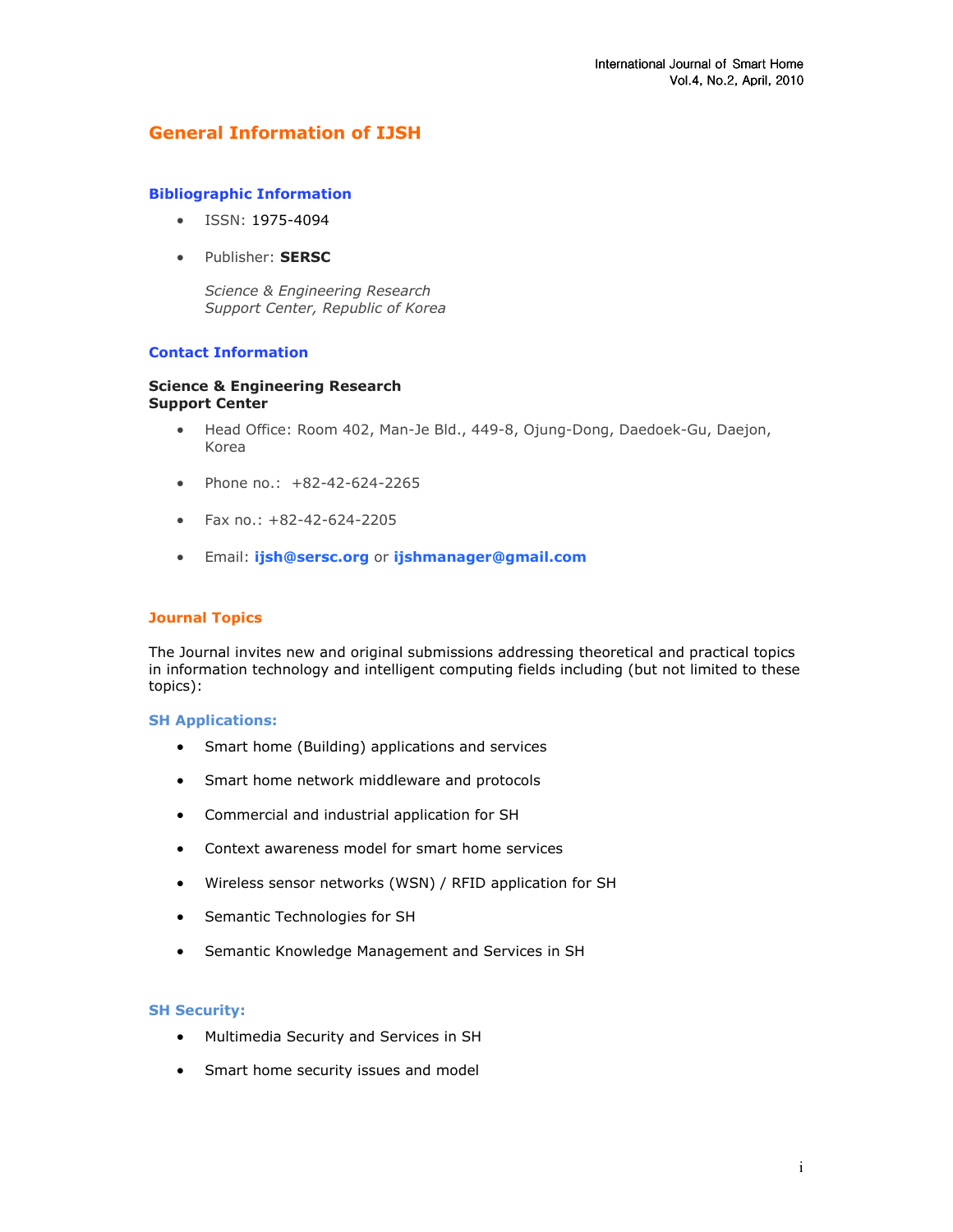- Access control and privacy protection in SH
- Forensics and Security Policy in SH
- WSN / RFID Security in SH
- Security Protocol for smart home service

#### SH Embedded Hardware and Software:

- Embedded Hardware Support for SH
- Embedded Software for SH
- Embedded System Architecture for SH
- Real-time OS for SH
- Smart and Personal Devices for SH
- Power-Aware Computing for SH
- Middleware for SH
- Specification, Validation and Verification of Embedded Software

# Editor-in-Chief

Sajal K. Das University Texas at Arlington, USA Email: das@cse.uta.edu

# Associate Editors

#### Sajid Hussain

Acadia University, Canada Email: sajid.hussain@acadiau.ca

# Yan Zhang

Simula Research Laboratory, Norway E-mail: yanzhang@ieee.org

### Houcine Hassan

Universidad Politecnica de Valencia, Valencia, Spain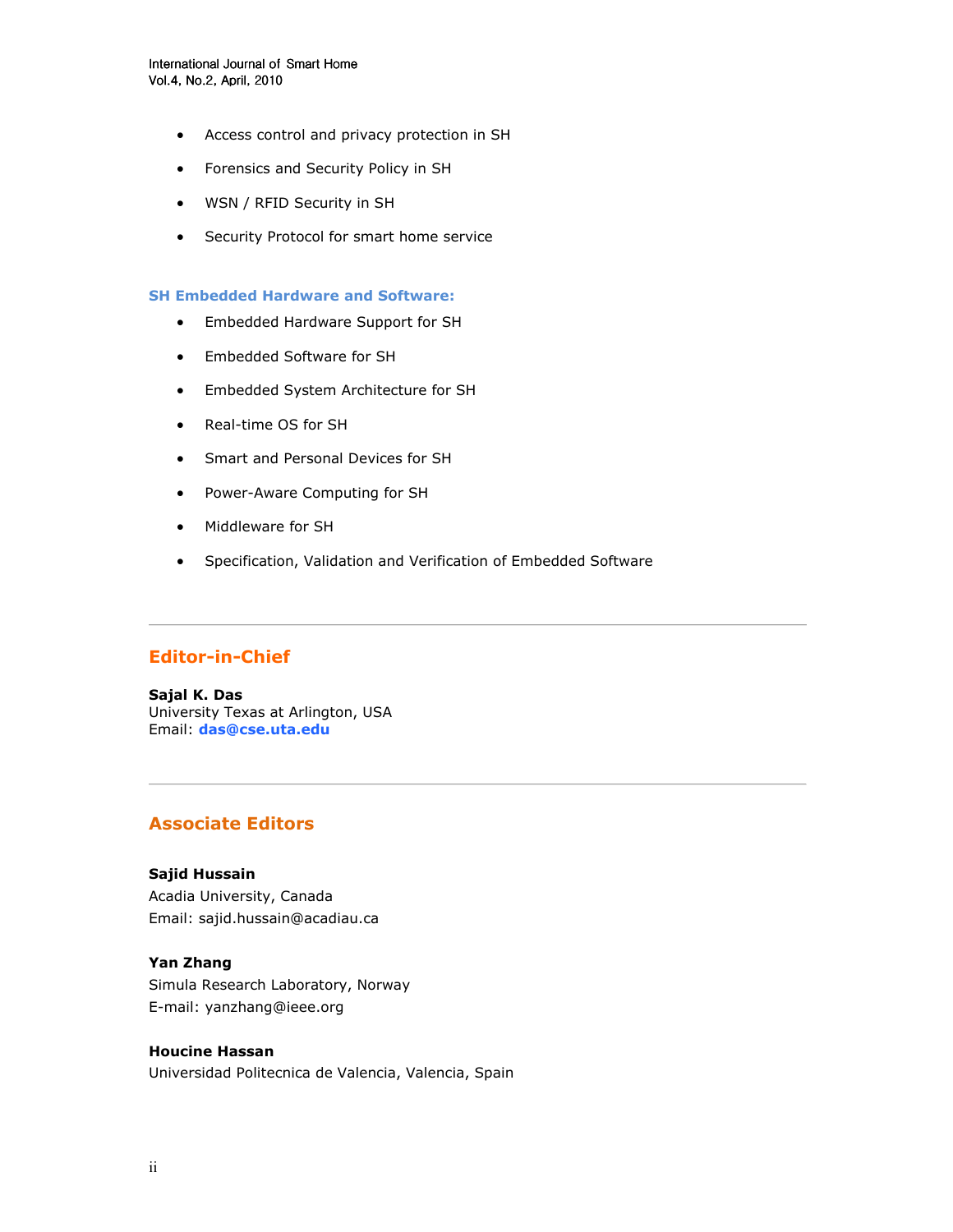E-mail: husein@disca.upv.es

#### Sang-Soo Yeo

BTWorks Inc., Korea / Hannam University, Korea E-mail: ssyeo@msn.com

# Daqing Zhang

Institut Telecom SudParis, France E-mail: daqing.zhang@int-edu.eu

### Advisory Board (AB)

Ching-Hsien Hsu (Chung Hua University, Taiwan) Javier Lopez (University of Malaga, Spain) Jianhua Ma (Hosei University, Japan) Jiannong Cao (The Hong Kong Polytechnic University, Hong Kong) Laurence T. Yang (St Francis Xavier University, Canada) Tai-hoon Kim (Hannam University, Korea) Witold Pedrycz (University of Alberta, Canada)

#### General Editor (GE)

Deok Gyu Lee (ETRI, Korea) George Roussos (University of London, UK) Hesham H. Ali (University of Nebraska at Omaha, USA) Kia Makki (Florida International University, USA) Michael Beigl (University of Karlsruhe, Germany) Niki Pissinou (Florida International University, USA)

#### Editorial Board (EB)

Alex Zhaoyu Liu (University of North Carolina at Charlotte, USA) Ali Shahrabi (Glasgow Caledonian University, UK) Andry Rakotonirainy (Queensland University of Technology, Australia) Anind K. Dey (Carnegie Mellon University, USA) Antonio Coronato (ICAR-CNR, Italy) Antonio Pescape' (University of Napoli Ў°Federico IIЎ±, Italy) Arek Dadej (University of South Australia, Australia) Bessam Abdulrazak (University of Florida, USA) Biplab K. Sarker (University of New Brunswick, Fredericton, Canada) Bo Yang (University of Electronic Science and Technology of China) Bo-Chao Cheng (National Chung-Cheng University, Taiwan) Borhanuddin Mohd Ali (University of Putra Malaysia, Malaysia)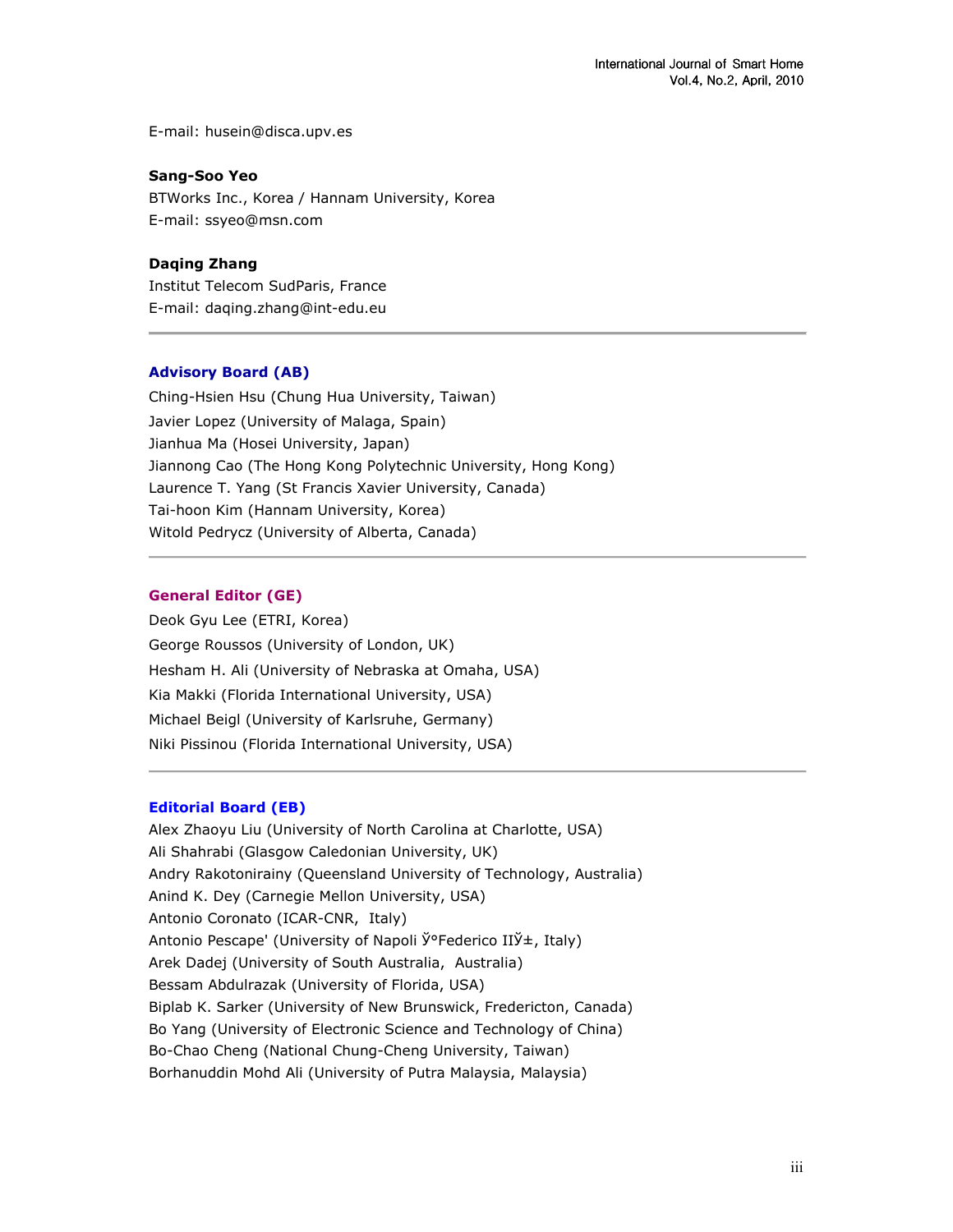Byoung-Soo Koh (DigiCAPS Co., Ltd, Korea) Chunming Rong (University of Stavanger, Norway) Damien Sauveron (University of Limoges, France) Debasish Ghose (Indian Institute of Science, India) Eung-Nam Ko (Baekseok University, Korea) Fabio Martinelli. (National Research Council - C.N.R., Italy) Fevzi Belli, (University of Paderborn, Germany) Gerd Kortuem (Lancaster University, UK) Geyong Min (University of Bradford, UK) Giuseppe De Pietro ( ICAR-CNR, Italy) Hakan Duman (British Telecom, UK) Hans-Peter Dommel (Santa Clara University, USA) Hongli Luo (Indiana University, USA) Huirong Fu (Oakland University, USA) Hung-Chang Hsiao (National Cheng Kung University, Taiwan) HwaJin Park (Sookmyung Women's University , Korea) Ibrahim Kamel (University of Sharjah, UAE) Ilsun You (Koea Bible University, Korea) Irfan Awan (University of Bradford, UK) Jiann-Liang Chen (National Dong Hwa University, Taiwan) Jianzhong Li (Harbin Inst. of Technology, China) Jin Wook Lee (Samsung Advanced Institute of Technology, Korea) Joohun Lee (Dong-Ah Broadcasting College,Korea) Jordi Forne (Universitat Politecnica de Cataluny, Spain) Juan Carlos Augusto (University of Ulster at Jordanstown, UK) Karen Henricksen (NICTA, Australia) Kuei-Ping Shih (Tamkang University, Taiwan) LF Kwok (City University of Hong Kong, HK) Liudong Xing (University of Massachsetts - Dartmouth, USA) Marc Lacoste (France Télécom Division R&D, France) Mei-Ling Shyu (University of Miami, USA) Mounir Mokhtari (INT/GET, France) Paris Kitsos (Hellenic Open University, Greece) Pedro M. Ruiz Martinez (Univ. of Murcia, Spain) Phillip G. Bradford (The University of Alabama, USA) Pilar Herrero (Universidad Politécnica de Madrid, Spain) Qi Shi (Liverpool John Moores University, UK) Rodrigo de Mello(University of Sao Paulo, Brazil ) Serge Chaumette (Université Bordeaux 1,France) Shaohua TANG (South China University of Technology, China) Stefanos Gritzalis (University of the Aegean, Greece) Tatsuya Yamazaki (NICT, Japan) Toshihiro Tabata (Okayama University, Japan) Tsung-Chuan Huang (National Sun Yat-sen University, Taiwan)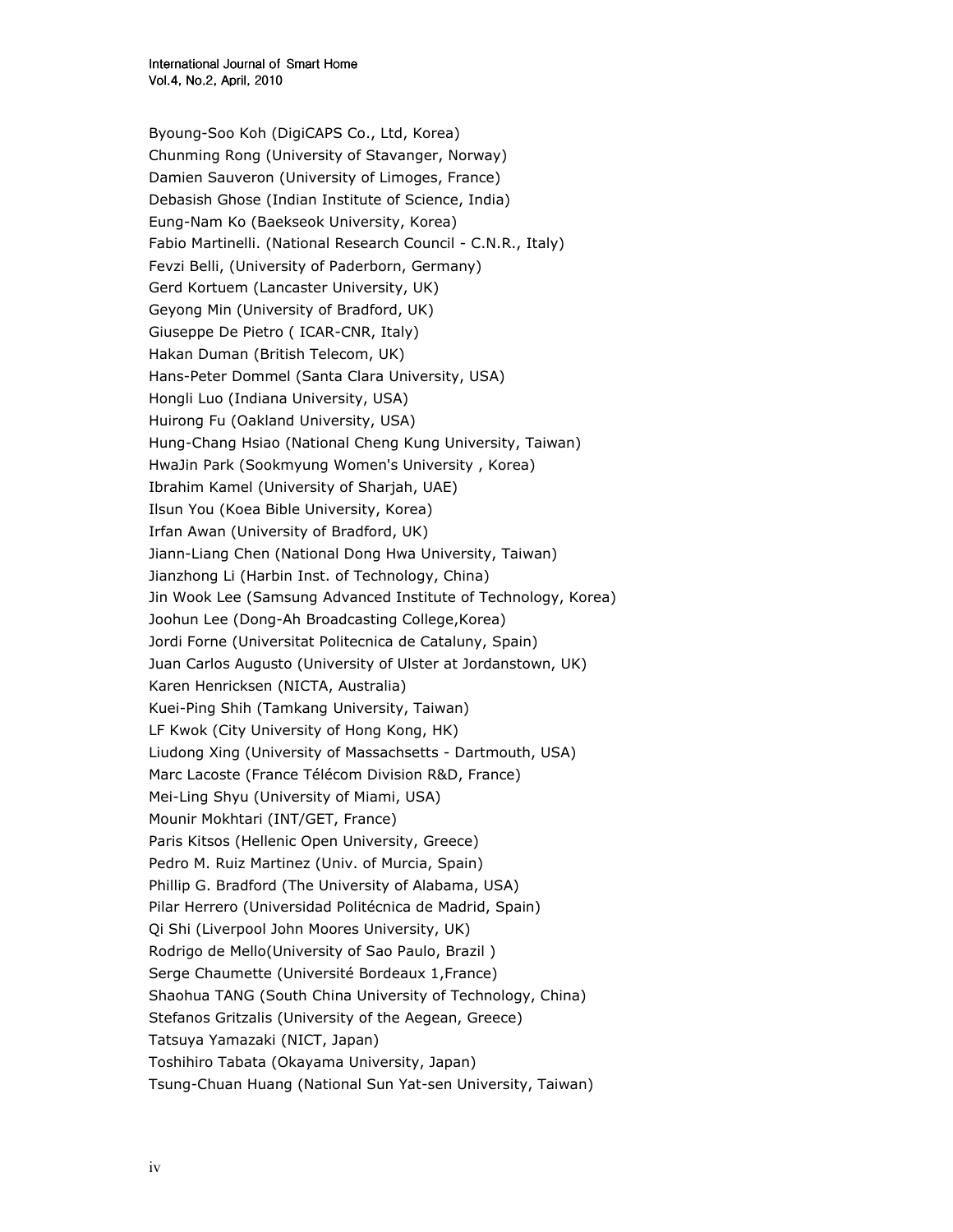Tsutomu Terada (Osaka University, Japan) Umberto Villano (Universita' del Sannio, Italy) Vincenzo De Florio (University of Antwerp, Belgium) Vipin Chaudhary (Wayne State University to University at Buffalo, SUNY) Wen-Shenq Juang (Shih Hsin University, Taiwan) Xinwen Fu (Dakota State University, USA) Yang Guangwen (Tsinghua University, P.R.China) Yoshiaki HORI (Kyushu University, Japan) Young Yong Kim (Yonsei University, Korea Chunming Rong (University of Stavanger, NORWAY) Luciano Bononi (University of Bologna, Italy) Lingyang Song (Philips Research Laboratories, UK) Josef Noll (UniK/University of Oslo, Norway) Jianhua He (Swansea University, UK) Mieso Denko (University of Guelph, Canada) Chik How Tan (Gjшvik University College, Norway) Naixue Xiong (Japan Advanced Institute of Science and Technology, Japan) Frode Eika Sandnes (Oslo University College, Norway) Jun Zheng (Queen College, CUNY, USA) Changhoon Lee (CIST, Korea University, Korea)

# Editorial Secretary

• Feruza Sattarova Yusufovna (Hannam University, Korea)

# Cover Design

• Feruza Sattarova Yusufovna (Hannam University, Korea)